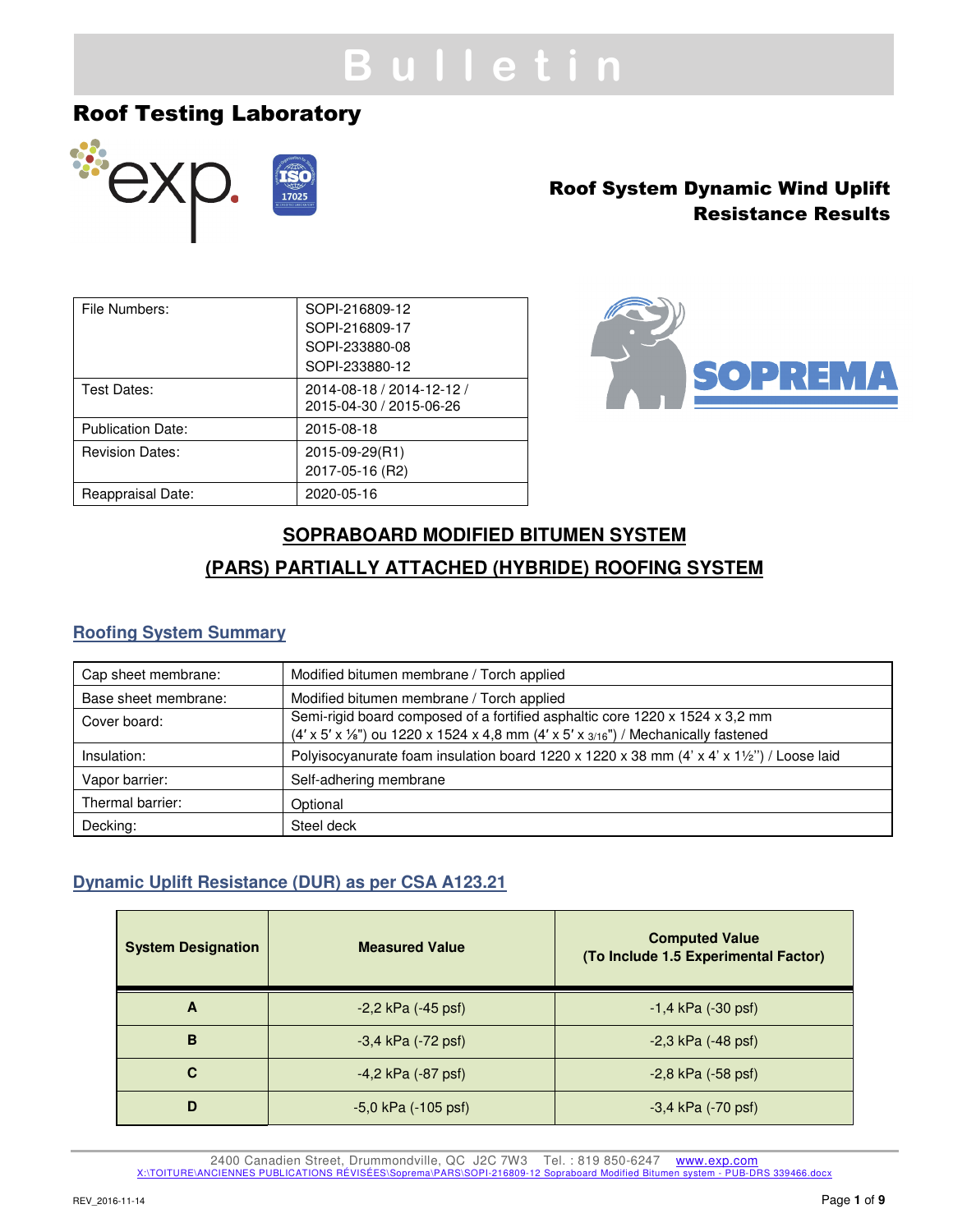

(SOPI-216809-12 / SOPI-216809-17 / SOPI-223880-08 / SOPI-223880-12)

### **Products**

| <b>CAP SHEET MEMBRANE</b>                                                                                 |                                |                             |                                |                             |
|-----------------------------------------------------------------------------------------------------------|--------------------------------|-----------------------------|--------------------------------|-----------------------------|
| <b>TESTED PRODUCT</b> : Membrane composed of a non-woven polyester reinforcement and SBS modified bitumen |                                |                             |                                |                             |
| <b>Application Method</b><br><b>System</b>                                                                |                                |                             |                                |                             |
| A, B, C, D                                                                                                | Torch applied                  |                             |                                |                             |
| <b>ELIGIBLE PRODUCT(S)</b>                                                                                |                                |                             |                                |                             |
|                                                                                                           | Sopralene Flam 250<br>GR.      | Sopralene Flam 180<br>GR    | Soprastar Flam HD GR           | Sopralene Flam 180<br>FR GR |
| Soprema                                                                                                   | Sopralene Flam 250<br>FR GR    | Soprastar Flam HD FR<br>GR  | Sopralene Mammouth<br>GR       | Sopraply Traffic Cap<br>560 |
|                                                                                                           | Sopraply Traffic Cap<br>FR 561 | Soprafix Traffic Cap<br>660 | Soprafix Traffic Cap FR<br>661 |                             |

| <b>BASE SHEET MEMBRANE</b>                                                            |                                                                                                           |                  |                   |                    |
|---------------------------------------------------------------------------------------|-----------------------------------------------------------------------------------------------------------|------------------|-------------------|--------------------|
|                                                                                       | <b>TESTED PRODUCT</b> : Membrane composed of a non-woven polyester reinforcement and SBS modified bitumen |                  |                   |                    |
| <b>Application Method</b><br><b>System</b><br>Row spacing<br><b>Fasteners spacing</b> |                                                                                                           |                  |                   |                    |
| A, B, C, D                                                                            | Torch applied                                                                                             |                  | N/A               | N/A                |
| <b>ELIGIBLE PRODUCT(S)</b>                                                            |                                                                                                           |                  |                   |                    |
|                                                                                       | Sopralene Flam 180                                                                                        | Elastophene Flam | Sopraply Base 520 | Sopralene Flam 250 |
| Soprema                                                                               |                                                                                                           |                  |                   |                    |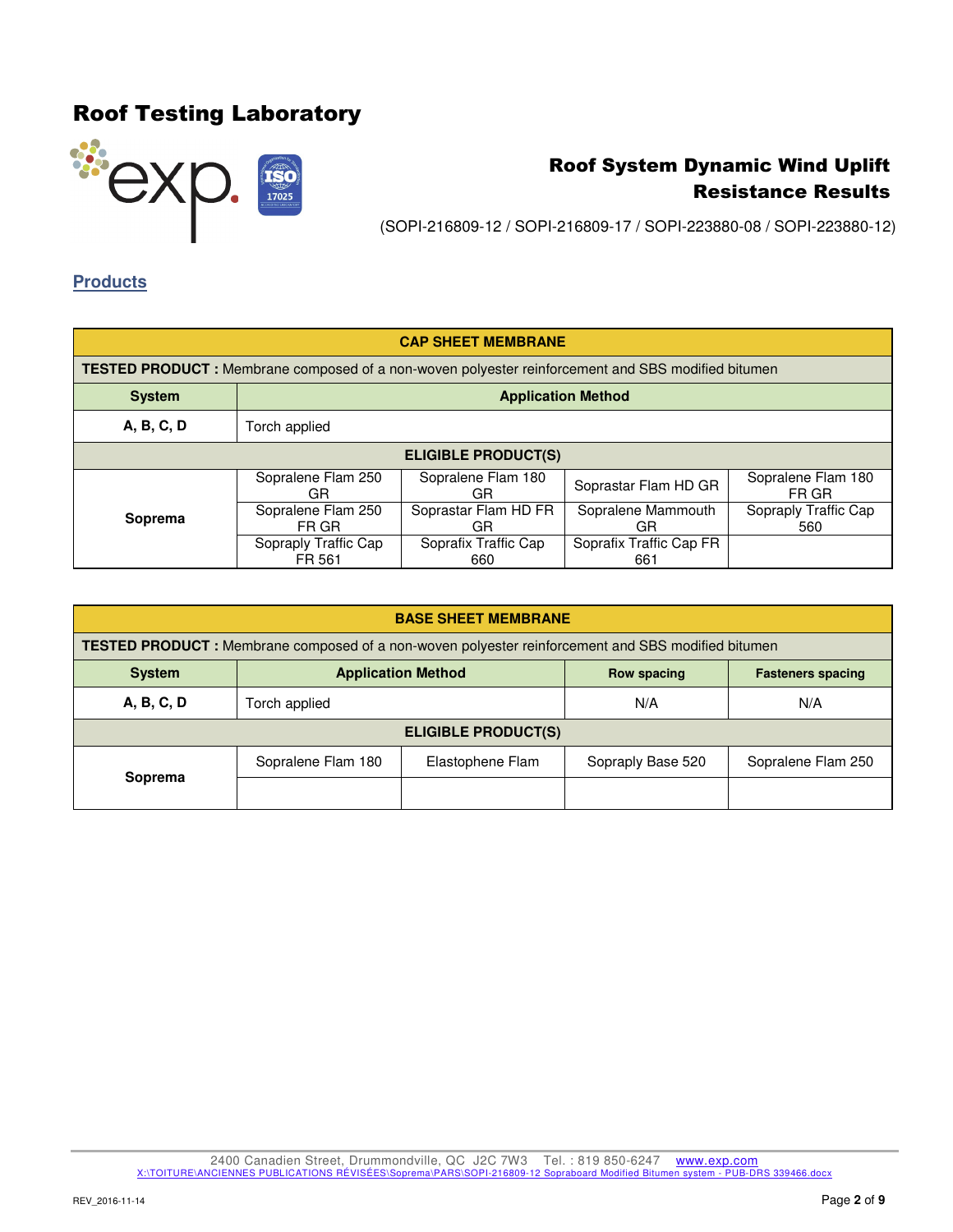

(SOPI-216809-12 / SOPI-216809-17 / SOPI-223880-08 / SOPI-223880-12)

| <b>COVER BOARD</b>                                               |                                                                                                                                           |                                                        |  |  |
|------------------------------------------------------------------|-------------------------------------------------------------------------------------------------------------------------------------------|--------------------------------------------------------|--|--|
|                                                                  | <b>TESTED PRODUCT</b> : Semi-rigid board composed of a mineral-fortified asphaltic core between two asphalt-saturated fiberglass<br>felts |                                                        |  |  |
| <b>System</b>                                                    | <b>Application Method</b>                                                                                                                 | <b>Fastening Rate</b>                                  |  |  |
| A                                                                | 3,2 mm (1/ <sub>8</sub> in) board mechanically fastened                                                                                   | 5 fasteners per board<br>1220 x 1524 mm (4 ft x 5 ft)  |  |  |
| B                                                                | 3,2 mm (1/ <sub>8</sub> in) board mechanically fastened                                                                                   | 8 fasteners per board<br>1220 x 1524 mm (4 ft x 5 ft)  |  |  |
| C                                                                | 4,8 mm $(s_{/16}$ in) board mechanically fastened                                                                                         | 12 fasteners per board<br>1220 x 1524 mm (4 ft x 8 ft) |  |  |
| D                                                                | 4,8 mm (3/16 in) board mechanically fastened                                                                                              | 16 fasteners per board<br>1220 x 1524 mm (4 ft x 8 ft) |  |  |
| <b>ELIGIBLE THICKNESS(ES)</b>                                    |                                                                                                                                           |                                                        |  |  |
| Between 3,2 mm to 6,4 mm ( $\frac{1}{8}$ in to $\frac{1}{4}$ in) |                                                                                                                                           |                                                        |  |  |
|                                                                  | <b>FASTENING METHOD</b>                                                                                                                   |                                                        |  |  |
| Screws and plates                                                |                                                                                                                                           |                                                        |  |  |
|                                                                  | <b>FASTENING PATTERN</b>                                                                                                                  |                                                        |  |  |

### **System A**



2400 Canadien Street, Drummondville, QC J2C 7W3 Tel.: 819 850-6247 www.exp.com X:\TOITURE\ANCIENNES PUBLICATIONS RÉVISÉES\Soprema\PARS\SOPI-216809-12 Sopraboard Modified Bitumen system - PUB-DRS 339466.docx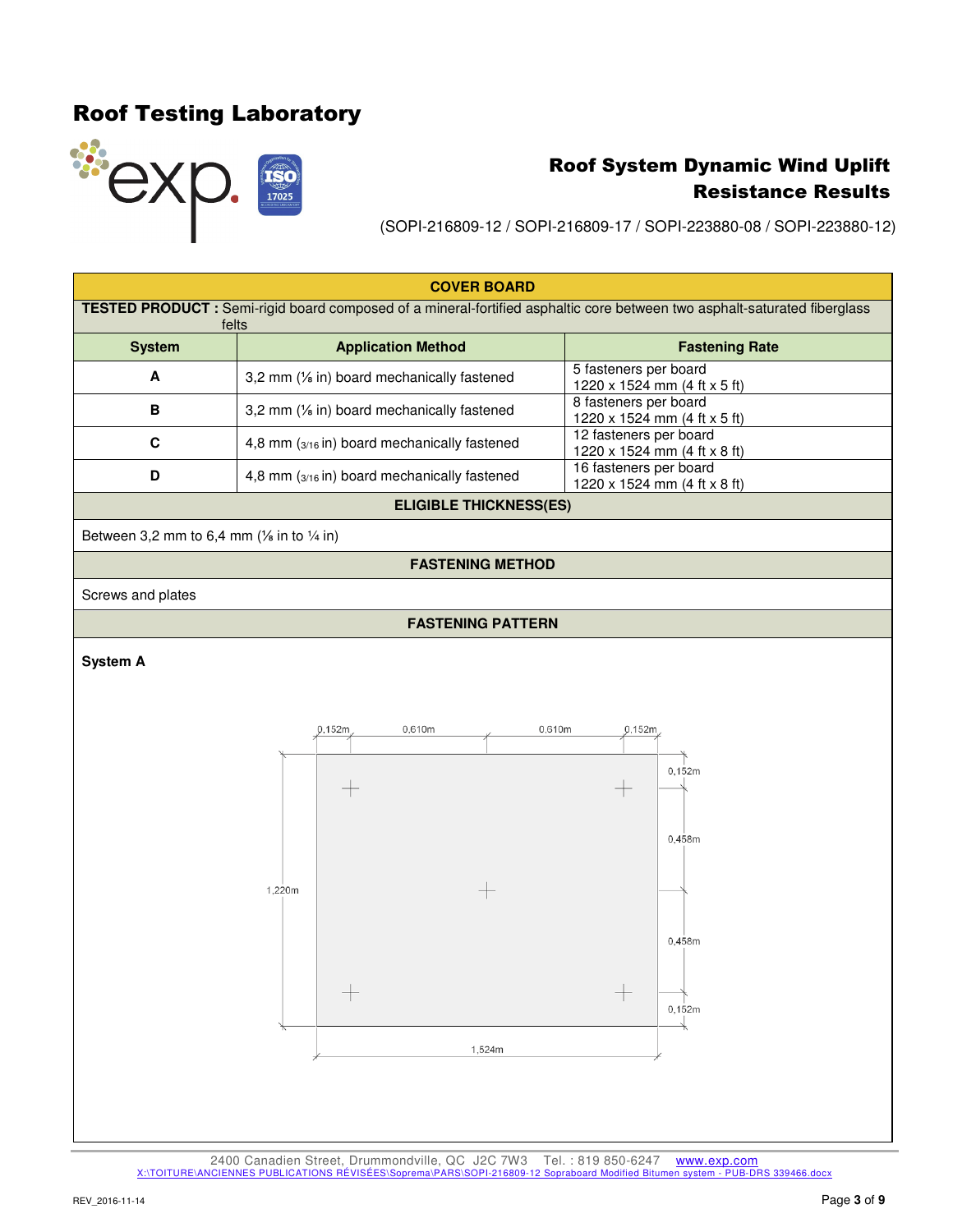

## Roof System Dynamic Wind Uplift Resistance Results

(SOPI-216809-12 / SOPI-216809-17 / SOPI-223880-08 / SOPI-223880-12)



2400 Canadien Street, Drummondville, QC J2C 7W3 Tel. : 819 850-6247 www.exp.com<br>
ICIENNES PUBLICATIONS RÉVISÉES\Soprema\PARS\SOPI-216809-12 Sopraboard Modified Bitumen system - PUB-DRS 339466.docx X:\TOITURE\ANCIENNES PUBLICATIONS RÉVISÉES\Sop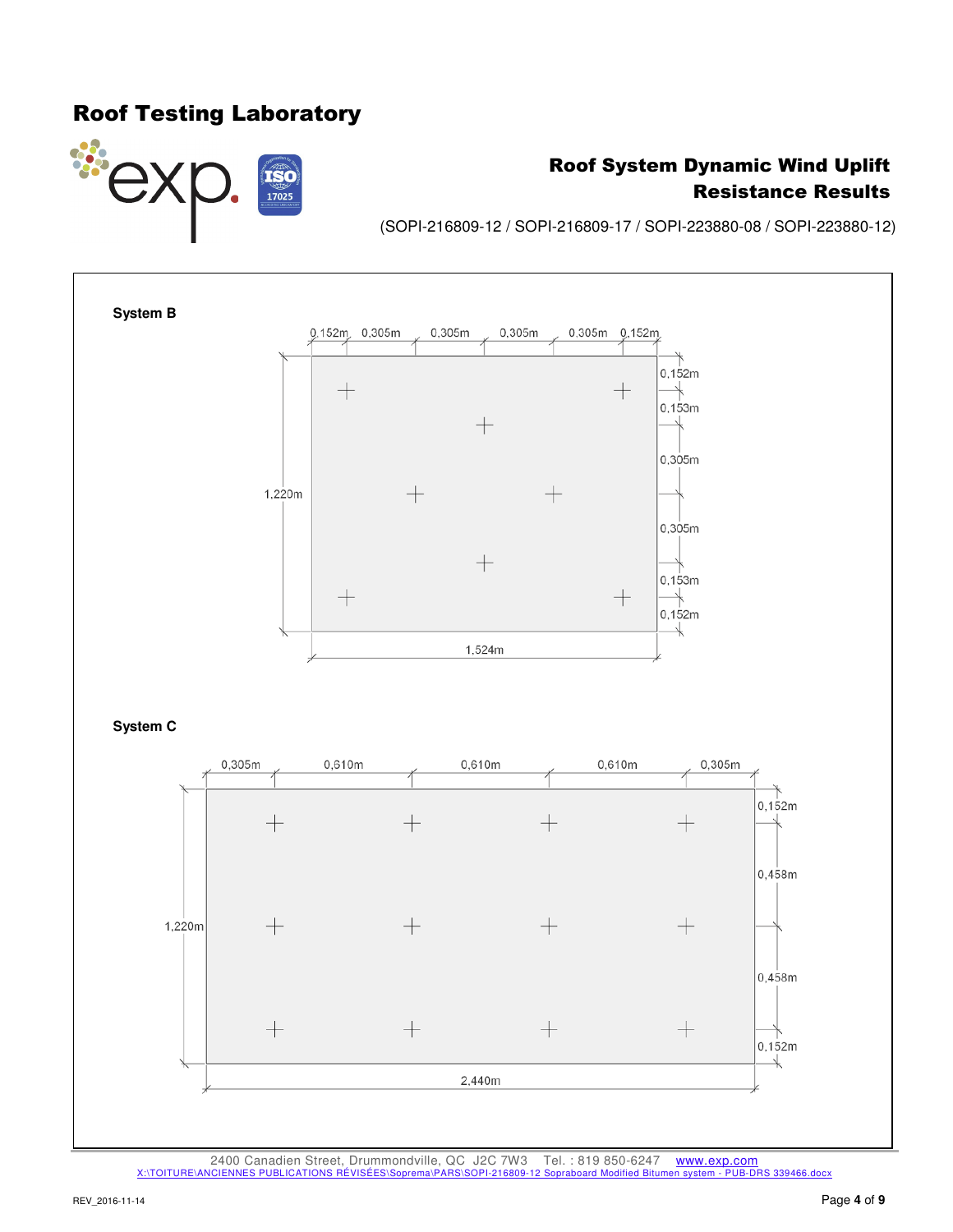

## Roof System Dynamic Wind Uplift Resistance Results

(SOPI-216809-12 / SOPI-216809-17 / SOPI-223880-08 / SOPI-223880-12)



| <b>INSULATION (Top Row)</b> |                                                                                                                                                                                                                                        |                           |           |                       |  |
|-----------------------------|----------------------------------------------------------------------------------------------------------------------------------------------------------------------------------------------------------------------------------------|---------------------------|-----------|-----------------------|--|
|                             | <b>TESTED PRODUCT:</b> Polyisocyanurate foam insulation board laminated on both sides with fiber reinforced organic felt and<br>polyisocyanurate foam insulation board laminated on both sides with polymer-coated glass fibers facers |                           |           |                       |  |
| <b>System</b>               |                                                                                                                                                                                                                                        | <b>Application Method</b> |           | <b>Fastening Rate</b> |  |
| A, B, C, D                  | Loose laid                                                                                                                                                                                                                             |                           | N/A       |                       |  |
|                             | <b>ELIGIBLE THICKNESS(ES)</b>                                                                                                                                                                                                          |                           |           |                       |  |
|                             | Between 38 mm to 102 mm $(1\frac{1}{2}$ in to 4 in)                                                                                                                                                                                    |                           |           |                       |  |
| <b>ELIGIBLE PRODUCT(S)</b>  |                                                                                                                                                                                                                                        |                           |           |                       |  |
| Soprema                     | Sopra-ISO                                                                                                                                                                                                                              | Sopra-ISO Plus            |           |                       |  |
| <b>Atlas Roofing Corp.</b>  | ACFoam II                                                                                                                                                                                                                              | ACFoam III                | ACFoam IV |                       |  |
| <b>Johns Manville</b>       | ENRGY 3                                                                                                                                                                                                                                | ENRGY 3 CGF               |           |                       |  |
| <b>Hunter Panels</b>        | H-Shield                                                                                                                                                                                                                               | <b>H-Shield CG</b>        |           |                       |  |

2400 Canadien Street, Drummondville, QC J2C 7W3 Tel. : 819 850-6247 www.exp.com<br>CIENNES PUBLICATIONS RÉVISÉES\Soprema\PARS\SOPI-216809-12 Sopraboard Modified Bitumen system - PUB-DRS 339466.docx X:\TOITURE\ANCIENNES PUBLICATIONS RÉVISÉES\Soprema\PARS\SOPI-216809-12 Sop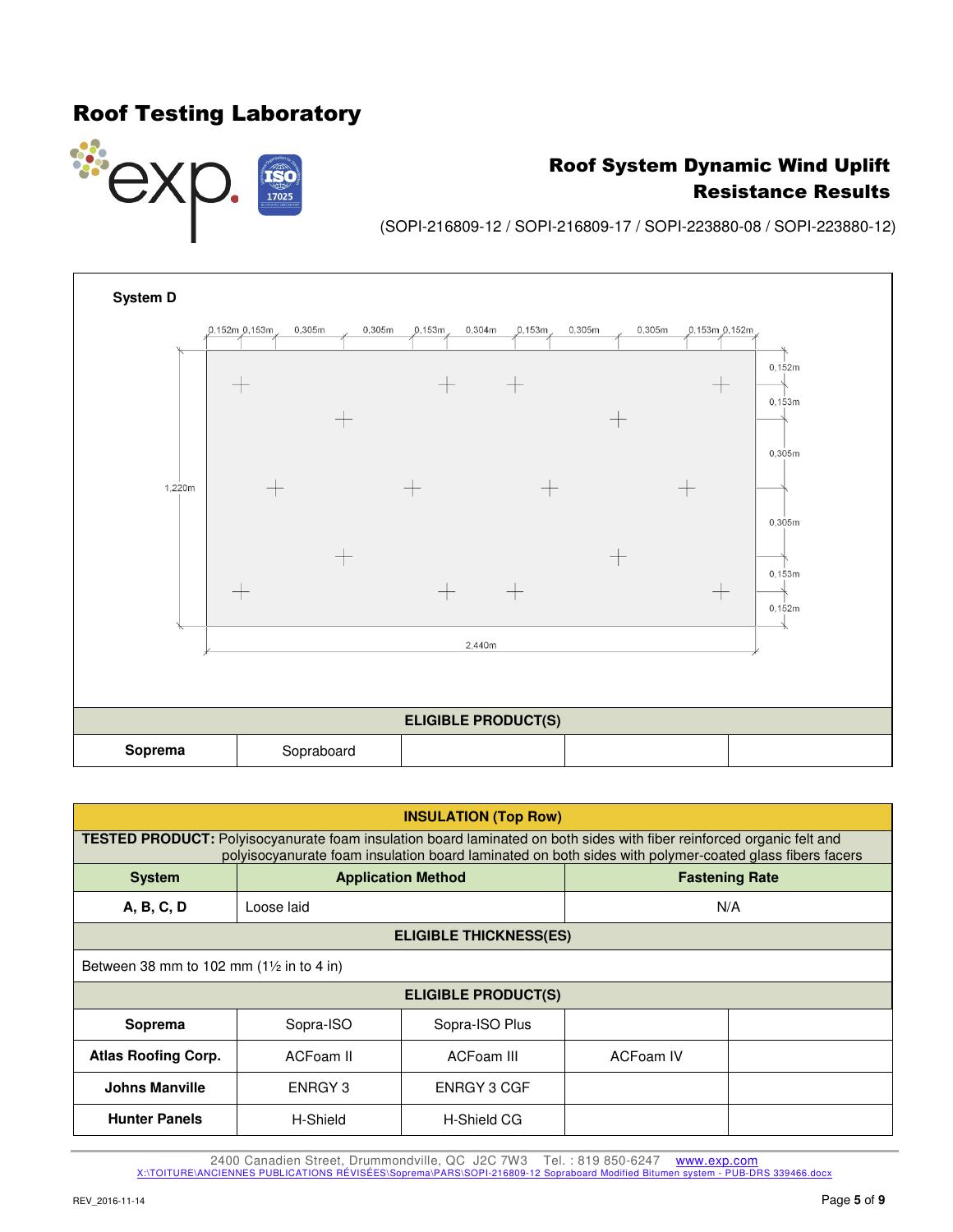

(SOPI-216809-12 / SOPI-216809-17 / SOPI-223880-08 / SOPI-223880-12)

## **INSULATION (Bottom Row) TESTED PRODUCT :** N/A

| <b>FASTENERS PULL OUT RESISTANCE</b>          |                                                                                                               |                                        |  |  |
|-----------------------------------------------|---------------------------------------------------------------------------------------------------------------|----------------------------------------|--|--|
|                                               | <b>TESTED PRODUCT(S)</b> : Hardened carbon #14 fasteners with anticorrosion coating and #12 roofing fasteners |                                        |  |  |
| <b>System</b>                                 | <b>Screws</b><br><b>Plates</b>                                                                                |                                        |  |  |
| A                                             | Soprafix #14 x 76 mm (3 in)                                                                                   | Round of 76 mm (3 in)                  |  |  |
| B                                             | # 12 x 73 mm $(2\frac{7}{8}$ in)                                                                              | Round of 76 mm (3 in)                  |  |  |
| C and D                                       | # 12 x 73 mm $(2\frac{7}{8}$ in)                                                                              | Hexagonal of 73 mm $(2\frac{7}{6}$ in) |  |  |
| <b>FASTENERS MEASURED PULL OUT RESISTANCE</b> |                                                                                                               |                                        |  |  |
|                                               | #14:201 kgf (442 lbf) and #12:178 kgf (393 lbf)                                                               |                                        |  |  |
|                                               | <b>ELIGIBLE PRODUCT(S)</b>                                                                                    |                                        |  |  |
| Soprema                                       | Soprafix $#14 \times 76$ mm $(3 \text{ in})$                                                                  | N/A                                    |  |  |
|                                               | # 12 x 73 mm $(2\frac{7}{8}$ in)                                                                              | Steel round of 76 mm (3 in)            |  |  |
| <b>Dekfast</b>                                | N/A                                                                                                           | Steel Hexagional of 73 mm (2% in)      |  |  |

| <b>ADHESIVE</b>            |
|----------------------------|
| <b>TESTED PRODUCT: N/A</b> |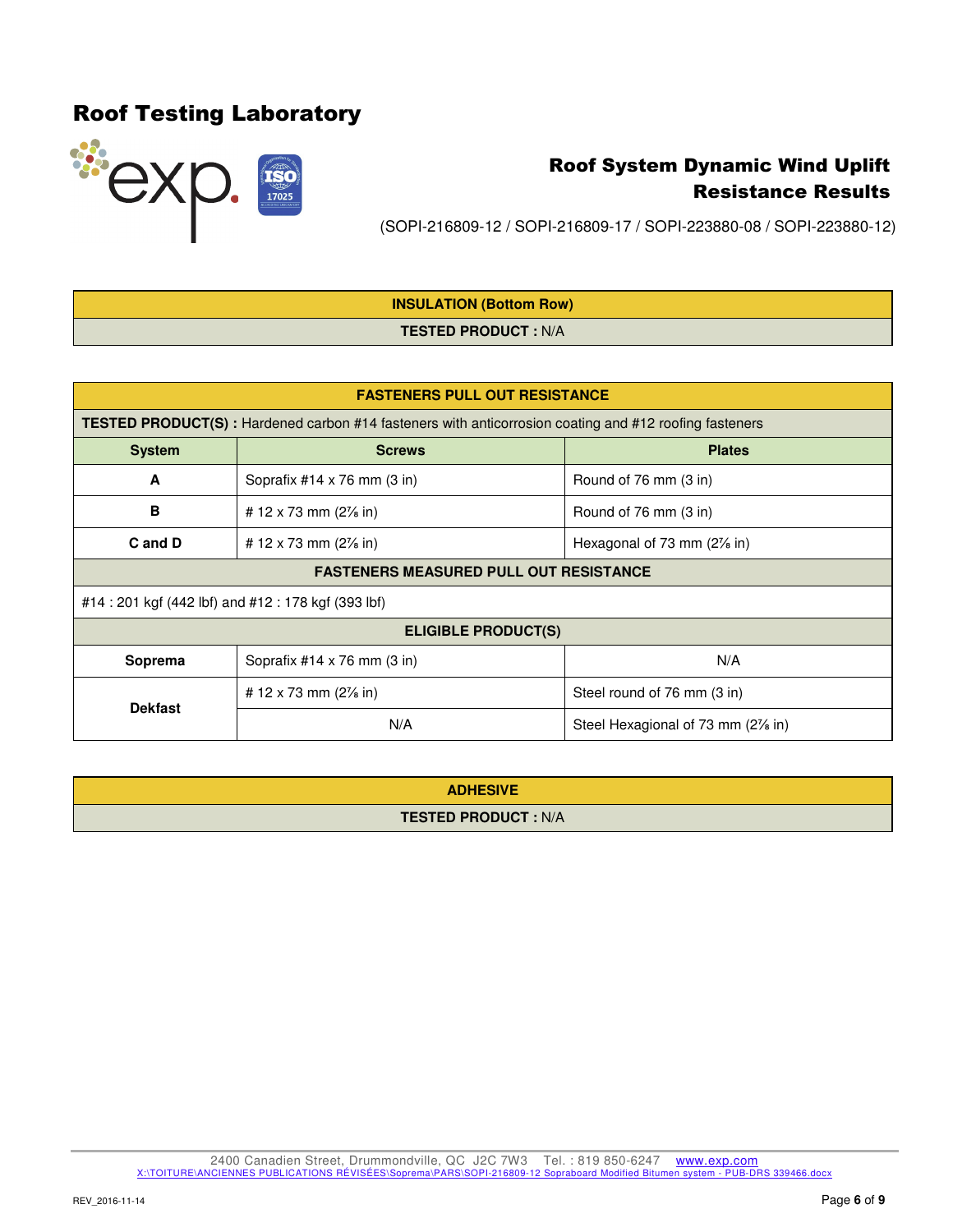

(SOPI-216809-12 / SOPI-216809-17 / SOPI-223880-08 / SOPI-223880-12)

| <b>VAPOR BARRIER</b>                                                                                                                  |                                                                                                                       |                         |               |  |
|---------------------------------------------------------------------------------------------------------------------------------------|-----------------------------------------------------------------------------------------------------------------------|-------------------------|---------------|--|
|                                                                                                                                       | <b>TESTED PRODUCT</b> : Self-adhesive membrane composed of a trilaminated woven polyethylene and SBS modified bitumen |                         |               |  |
| <b>System</b>                                                                                                                         |                                                                                                                       | <b>Fastening Method</b> | <b>Primer</b> |  |
| A, B, C, D                                                                                                                            | Self-adhered                                                                                                          |                         | N/A           |  |
| <b>ELIGIBLE PRODUCT(S)</b>                                                                                                            |                                                                                                                       |                         |               |  |
| Soprema                                                                                                                               | Sopravap'R                                                                                                            | Sopralene Stick         |               |  |
| Attachment method: Self-adhered (Steel deck excepted, all substrates must be primed with Elastocol Stick or Elastocol Stick<br>Zero.) |                                                                                                                       |                         |               |  |
| Soprema                                                                                                                               | Sopralene 180 SP 3.5                                                                                                  | Elastophene SP 2.2      |               |  |
| <b>Attachment method</b> : Torch applied (All substrates must be primed with Elastocol 500.)                                          |                                                                                                                       |                         |               |  |
| Soprema                                                                                                                               | Xpress vap'R                                                                                                          | Soprastop               |               |  |
| <b>Attachment method:</b> Loose laid or adhered or mechanically fastened                                                              |                                                                                                                       |                         |               |  |

| <b>THERMAL BARRIER</b>                                   |                                 |                |  |  |
|----------------------------------------------------------|---------------------------------|----------------|--|--|
|                                                          | <b>TESTED PRODUCT: Optional</b> |                |  |  |
|                                                          | <b>ELIGIBLE THICKNESS(ES)</b>   |                |  |  |
| Between 6,3 mm to 15,9 mm $(1/4$ in to $\frac{1}{2}$ in) |                                 |                |  |  |
| <b>ELIGIBLE PRODUCT(S)</b>                               |                                 |                |  |  |
| Georgia Pacific                                          | DensDeck                        | DensDeck Prime |  |  |
| CGC / USG                                                | Securock Gypsum<br>Fiber Board  |                |  |  |
| <b>Unifix</b>                                            | PermaBase Dek                   |                |  |  |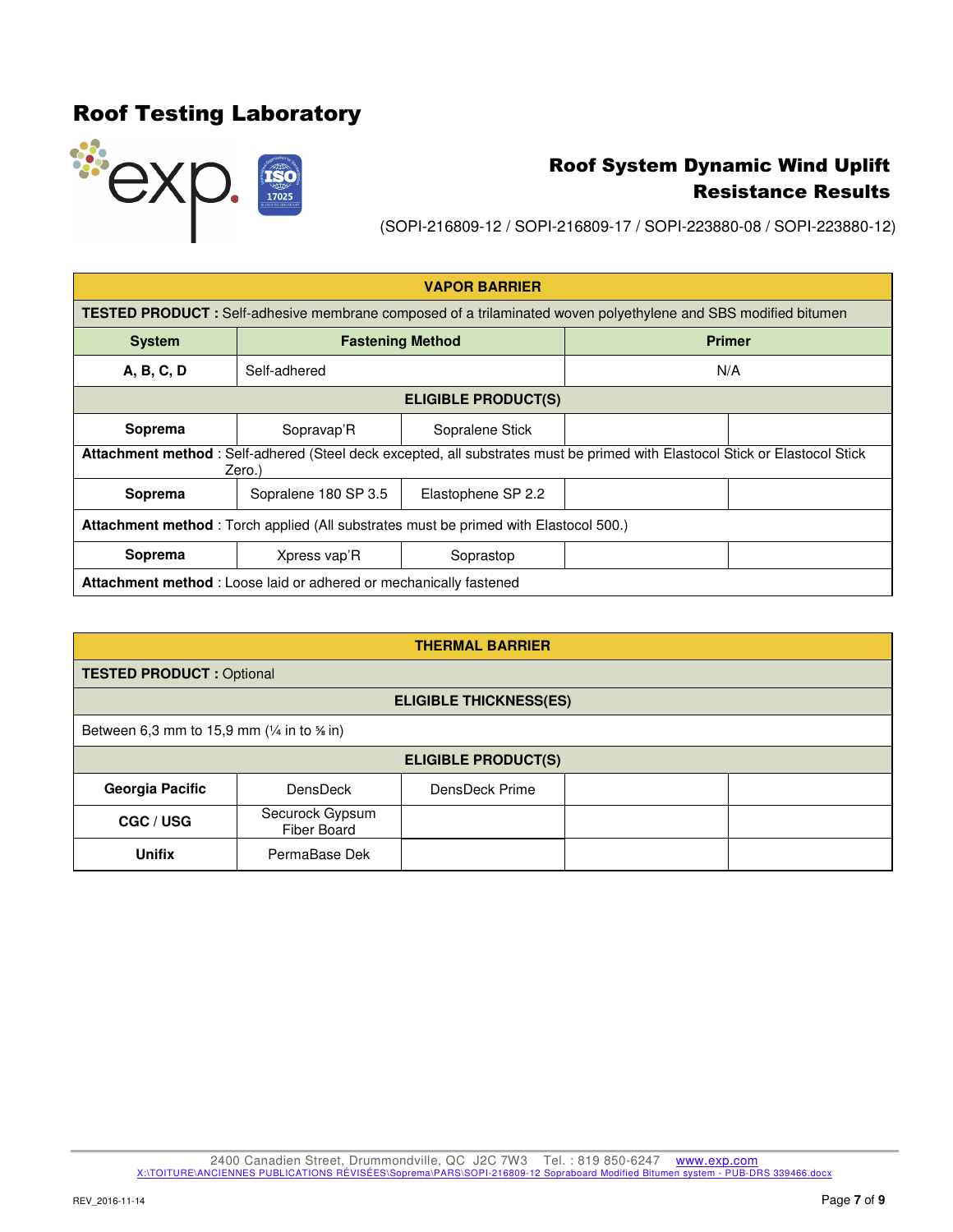

## Roof System Dynamic Wind Uplift Resistance Results

(SOPI-216809-12 / SOPI-216809-17 / SOPI-223880-08 / SOPI-223880-12)

### **General Notes**

#### **1. Decking:**

Tests were performed over a standard roll formed steel deck profile, with a galvanized or aluminum / zinc alloy coating finished, as per ASTM A653, A792, A1008 or CSSBI 10M standards, bearing a thickness of 0.76 mm (0.03 inch) minimum (commonly defined as 22 gauge), corresponding to the ASTM A653M grade SS 230, having a yield point of 230 MPa (33 ksi) and a tensile strength of 310 MPa (45 Ksi). Tests could be performed on concrete deck or standard 4' x 8' x %" plywood deck to assess eligibility for possible equivalencies.

The deck's fastening to the supporting structure must be strong enough to resist wind uplift loads (as defined per NBC requirements).

### **2. Deck equivalency products:**

18 to 22 gage steel deck. Wood or concrete deck which testing gave equivalent or superior uplift resistance than the value specified in the "Fasteners Pull Out Resistance" section.

#### **3. Fasteners Pull Out Resistance:**

Testing were conducted in laboratory according to ANSI/SPRI FX-1 2011 standard, over a minimum of 10 test samples on a **Com-Ten** apparatus over steel deck (unless stated otherwise).

#### **4. Adhesive Pull Resistance:**

Testing were conducted in laboratory over 3 test samples, according to ANSI/SPRI IA-1 2010 standard on a **Com-Ten** apparatus over steel deck (unless stated otherwise) or, according to ASTM D1623 standard over a universal press testing bench, for in-between materials.

#### **5. Note on adhesive:**

Follow all guide lines or supplementary instructions from the manufacturer regarding adhesive application.

#### **6. Equivalent products:**

Only the products listed in this report under eligible products are deemed acceptable as substitute to the tested products. Any other modifications must be requested in written, on **exp** application form, to be studied for approval.

#### **7. Optional components:**

Any components of this roofing system listed as optional, may be removed from the roof design. Inclusion or exclusion of the said component having no effect on the published dynamic uplift resistance results. (DUR).

#### **8. Experimental factor:**

In accordance with CSA A123.21 standard, the published dynamic uplift resistance (DUR) include a computed experimental factor of 1,5.

#### **9. Building Wind Load Calculation:**

An online calculator is available at http://www.exp.com/fr/rooftesting.

The calculator will compute, the Wind Load of any given building, for field, perimeter and corners, as per 2015 CNB requirement, without experimental factor. It will also compute perimeter's and corner's zone dimensions.